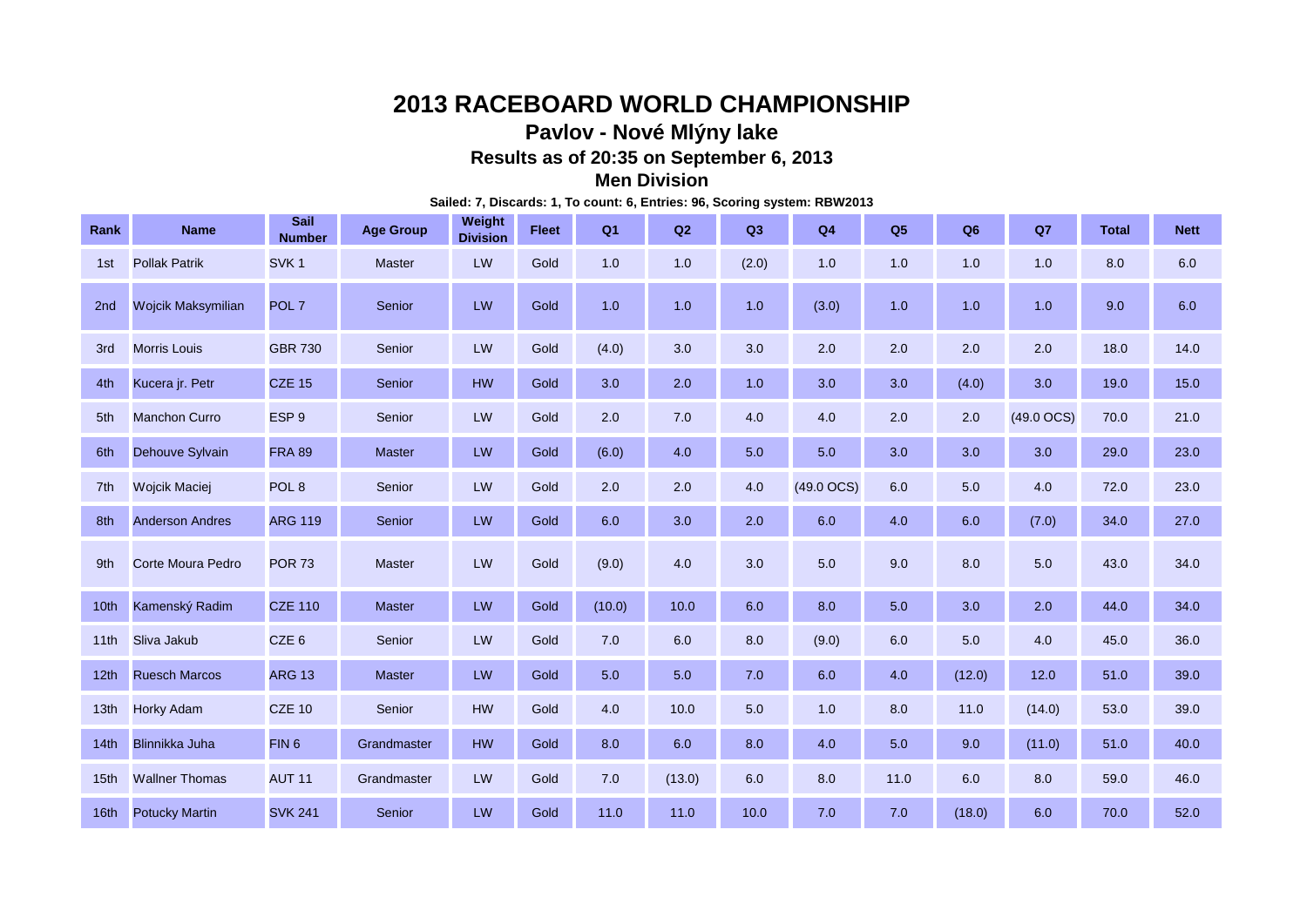| Rank             | <b>Name</b>              | Sail<br><b>Number</b> | <b>Age Group</b> | Weight<br><b>Division</b> | <b>Fleet</b> | Q1     | Q2         | Q <sub>3</sub> | Q <sub>4</sub> | Q <sub>5</sub> | Q <sub>6</sub> | Q7           | <b>Total</b> | <b>Nett</b> |
|------------------|--------------------------|-----------------------|------------------|---------------------------|--------------|--------|------------|----------------|----------------|----------------|----------------|--------------|--------------|-------------|
| 17th             | <b>Consorte Fernando</b> | <b>ARG 355</b>        | Master           | <b>HW</b>                 | Gold         | 3.0    | 8.0        | 12.0           | 2.0            | (24.0)         | 10.0           | 17.0         | 76.0         | 52.0        |
| 18th             | <b>Sliva Martin</b>      | <b>CZE 22</b>         | Grandmaster      | HW                        | Gold         | 9.0    | 8.0        | 13.0           | 10.0           | (21.0)         | 7.0            | 7.0          | 75.0         | 54.0        |
| 19 <sub>th</sub> | <b>Bernard Ruben</b>     | <b>FRA 1881</b>       | Grandmaster      | LW                        | Gold         | 14.0   | (15.0)     | 11.0           | 14.0           | 9.0            | 9.0            | 5.0          | 77.0         | 62.0        |
| 20 <sup>th</sup> | <b>Mannisto Kai</b>      | <b>FIN 50</b>         | Veteran          | LW                        | Gold         | (17.0) | 17.0       | 14.0           | 11.0           | 8.0            | 7.0            | 8.0          | 82.0         | 65.0        |
| 21st             | Lehti Seppo              | <b>FIN 23</b>         | Grandmaster      | HW                        | Gold         | 10.0   | 5.0        | 9.0            | 15.0           | (19.0)         | 18.0           | 14.0         | 90.0         | 71.0        |
| 22nd             | Schierven Jakob          | <b>NOR 18</b>         | Grandmaster      | LW                        | Gold         | 11.0   | 12.0       | 14.0           | 17.0           | (21.0)         | 12.0           | 6.0          | 93.0         | 72.0        |
| 23rd             | <b>Kral Jiri</b>         | <b>CZE 31</b>         | <b>Master</b>    | HW                        | Gold         | 12.0   | 15.0       | 17.0           | 16.0           | (19.0)         | 8.0            | 9.0          | 96.0         | 77.0        |
| 24th             | <b>Huguenin Vincent</b>  | SUI <sub>9</sub>      | <b>Master</b>    | HW                        | Gold         | 5.0    | $7.0$      | 18.0           | 9.0            | (25.0)         | 21.0           | 17.0         | 102.0        | 77.0        |
| 25 <sub>th</sub> | Koenig Josef             | <b>CZE 29</b>         | Grandmaster      | <b>HW</b>                 | Gold         | 15.0   | 9.0        | 10.0           | 13.0           | 15.0           | 16.0           | $(49.0$ OCS) | 127.0        | 78.0        |
| 26th             | <b>Hesko Marcel</b>      | SVK <sub>4</sub>      | Master           | LW                        | Gold         | 14.0   | 13.0       | 12.0           | 12.0           | 13.0           | (22.0)         | 16.0         | 102.0        | 80.0        |
| 27 <sub>th</sub> | <b>Cech Petr</b>         | <b>CZE 104</b>        | <b>Master</b>    | <b>HW</b>                 | Gold         | 17.0   | 14.0       | 12.0 SSP       | 11.0           | (26.0)         | 14.0           | 18.0         | 112.0        | 86.0        |
| 28th             | Asia Jean                | <b>FRA 171</b>        | Veteran          | LW                        | Gold         | 13.0   | 14.0       | 9.0            | 14.0           | 17.0           | (31.0)         | 20.0         | 118.0        | 87.0        |
| 29th             | <b>Velebir Peter</b>     | <b>SVK 16</b>         | <b>Master</b>    | HW                        | Gold         | 12.0   | 11.0       | 15.0           | 7.0            | 18.0           | 28.0           | (35.0)       | 126.0        | 91.0        |
| 30th             | <b>Manelski Artur</b>    | <b>POL 79</b>         | Senior           | <b>HW</b>                 | Gold         | 18.0   | 20.0       | 13.0           | 16.0           | (22.0)         | 21.0           | 10.0         | 120.0        | 98.0        |
| 31st             | <b>Nikl Andras</b>       | <b>HUN 199</b>        | Youth            | LW                        | Gold         | 8.0    | 12.0       | 18.0           | 24.0           | 20.0           | 17.0           | $(28.0$ SSP) | 127.0        | 99.0        |
| 32nd             | Reijonen Heikki          | <b>FIN 808</b>        | Grandmaster      | LW                        | Gold         | 16.0   | 16.0       | 22.0           | (33.0)         | 10.0           | 23.0           | 13.0         | 133.0        | 100.0       |
| 33rd             | Finer Jouni              | <b>FIN 67</b>         | Grandmaster      | <b>HW</b>                 | Gold         | 20.0   | (49.0 DNC) | 16.0           | 10.0           | 16.0           | 27.0           | 13.0         | 151.0        | 102.0       |
| 34th             | <b>Kamensky Pavel</b>    | <b>CZE 113</b>        | <b>Master</b>    | LW                        | Gold         | 15.0   | 9.0        | 15.0           | 20.0           | 23.0           | (30.0)         | 23.0         | 135.0        | 105.0       |
| 35th             | Due-Tonnessen Lars       | <b>NOR 69</b>         | Grandmaster      | HW                        | Gold         | (26.0) | 16.0       | 22.0           | 19.0           | 11.0           | 15.0           | 25.0 SSP     | 134.0        | 108.0       |
| 36th             | <b>Surins Aldis</b>      | <b>LAT 105</b>        | Grandmaster      | HW                        | Gold         | 23.0   | 17.0       | (26.0)         | 20.0           | 15.0           | 15.0           | 18.0         | 134.0        | 108.0       |

**Sailed: 7, Discards: 1, To count: 6, Entries: 96, Scoring system: RBW2013**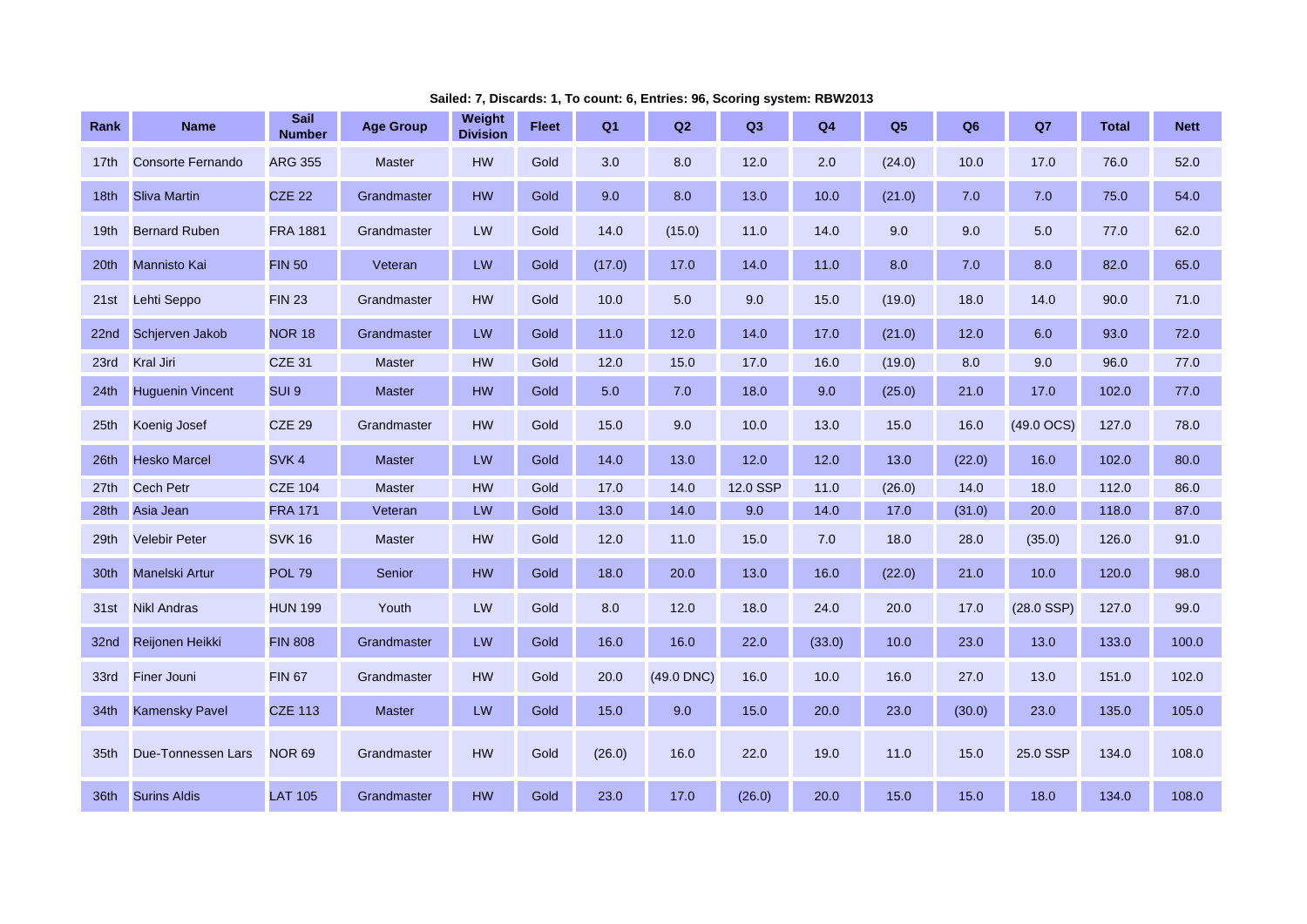| Rank | <b>Name</b>                | Sail<br>Number   | <b>Age Group</b> | Weight<br><b>Division</b> | <b>Fleet</b> | Q1           | Q2       | Q <sub>3</sub> | Q <sub>4</sub> | Q <sub>5</sub>  | Q <sub>6</sub> | Q7           | <b>Total</b> | <b>Nett</b> |
|------|----------------------------|------------------|------------------|---------------------------|--------------|--------------|----------|----------------|----------------|-----------------|----------------|--------------|--------------|-------------|
| 37th | Ros Pardo Rafael           | <b>ESP 91</b>    | Veteran          | HW                        | Gold         | (49.0 DNC)   | 49.0 DNC | 16.0           | 15.0           | 10.0            | 11.0           | 10.0         | 160.0        | 111.0       |
| 38th | <b>Vrana Petr</b>          | <b>CZE 45</b>    | Grandmaster      | <b>HW</b>                 | Gold         | 21.0         | 25.0     | 25.0           | (27.0)         | 14.0            | 14.0           | 15.0         | 141.0        | 114.0       |
| 39th | <b>Frydrychowicz Pawel</b> | <b>POL 125</b>   | Veteran          | LW                        | Gold         | 23.0         | 19.0     | 11.0           | 13.0           | $(49.0$ OCS $)$ | 23.0           | 25.0         | 163.0        | 114.0       |
| 40th | <b>Ghio Jean-Jacques</b>   | <b>FRA 619</b>   | Grandmaster      | <b>HW</b>                 | Gold         | 13.0         | 18.0     | 17.0           | 18.0           | 31.0            | (34.0)         | 27.0         | 158.0        | 124.0       |
| 41st | Mielec Lubomír             | CZE <sub>8</sub> | Veteran          | <b>HW</b>                 | Gold         | $(49.0$ DNS) | 49.0 DNC | 19.0           | 19.0           | 12.0            | 16.0           | 11.0         | 175.0        | 126.0       |
| 42nd | Lopuchovsky jr. Pavol      | <b>SVK 156</b>   | Senior           | <b>HW</b>                 | Gold         | 19.0         | 22.0     | 23.0           | 12.0           | (28.0)          | 28.0           | 24.0         | 156.0        | 128.0       |
| 43rd | Chalupczak Adam            | <b>POL 236</b>   | Senior           | <b>HW</b>                 | Gold         | (49.0 DNC)   | 49.0 DNC | 27.0           | 36.0           | 7.0             | 4.0            | 9.0          | 181.0        | 132.0       |
| 44th | <b>Beranek Karol</b>       | <b>SVK 17</b>    | Grandmaster      | LW                        | Gold         | 24.0         | 28.0     | 28.0           | 22.0           | 13.0            | 17.0           | $(49.0$ DSQ) | 181.0        | 132.0       |
| 45th | <b>Reynolds Richard</b>    | <b>AUS 368</b>   | Grandmaster      | LW                        | Gold         | (49.0 DNF)   | 19.0     | 21.0           | 24.0           | 17.0            | 26.0           | 26.0         | 182.0        | 133.0       |
| 46th | <b>Hruby Pavel</b>         | <b>CZE 19</b>    | Grandmaster      | <b>HW</b>                 | Gold         | (29.0)       | 27.0     | 24.0 SSP       | 25.0           | 25.0            | 13.0           | 22.0         | 165.0        | 136.0       |
| 47th | <b>Pospisil Martin</b>     | <b>CZE 21</b>    | Grandmaster      | HW                        | Gold         | 28.0         | 21.0     | 29.0           | 25.0           | (32.0)          | 20.0           | 16.0         | 171.0        | 139.0       |
| 48th | <b>Mielke Krystian</b>     | <b>POL 201</b>   | Senior           | LW                        | Gold         | (49.0 DNC)   | 49.0 DNC | 23.0           | 21.0           | 14.0            | 13.0           | 19.0         | 188.0        | 139.0       |
| 49th | <b>Skrickis Rets</b>       | <b>LAT 91</b>    | Grandmaster      | LW                        | Silver       | 24.0         | 25.0     | 24.0           | (33.0)         | 24.0            | 24.0           | 21.0         | 175.0        | 142.0       |
| 50th | <b>Velebir Pavol</b>       | <b>SVK 33</b>    | <b>Master</b>    | <b>HW</b>                 | Silver       | 20.0         | 18.0     | 24.0           | 18.0           | 29.0            | 33.0           | $(34.0$ SSP) | 176.0        | 142.0       |
| 51st | Zerga Guillermo            | <b>ARG 345</b>   | Grandmaster      | LW                        | Silver       | (49.0 DNC)   | 20.0     | 26.0 SSP       | 17.0           | 31.0            | 27.0           | 26.0         | 196.0        | 147.0       |
| 52nd | <b>Barquero Juan</b>       | <b>ARG 373</b>   | Grandmaster      | <b>HW</b>                 | Silver       | (49.0 DNC)   | 29.0 SSP | 25.0           | 22.0           | 22.0            | 25.0           | 28.0         | 200.0        | 151.0       |
| 53rd | <b>Osis Gundars</b>        | <b>LAT 111</b>   | Grandmaster      | <b>HW</b>                 | Silver       | (49.0 DNC)   | 49.0 DNC | 20.0           | 28.0           | 18.0            | 19.0           | 21.0         | 204.0        | 155.0       |
| 54th | <b>Nervik Arne</b>         | <b>NOR 40</b>    | Grandmaster      | LW                        | Silver       | 25.0         | 26.0     | 27.0           | 27.0           | (33.0)          | 29.0           | 24.0         | 191.0        | 158.0       |

**Sailed: 7, Discards: 1, To count: 6, Entries: 96, Scoring system: RBW2013**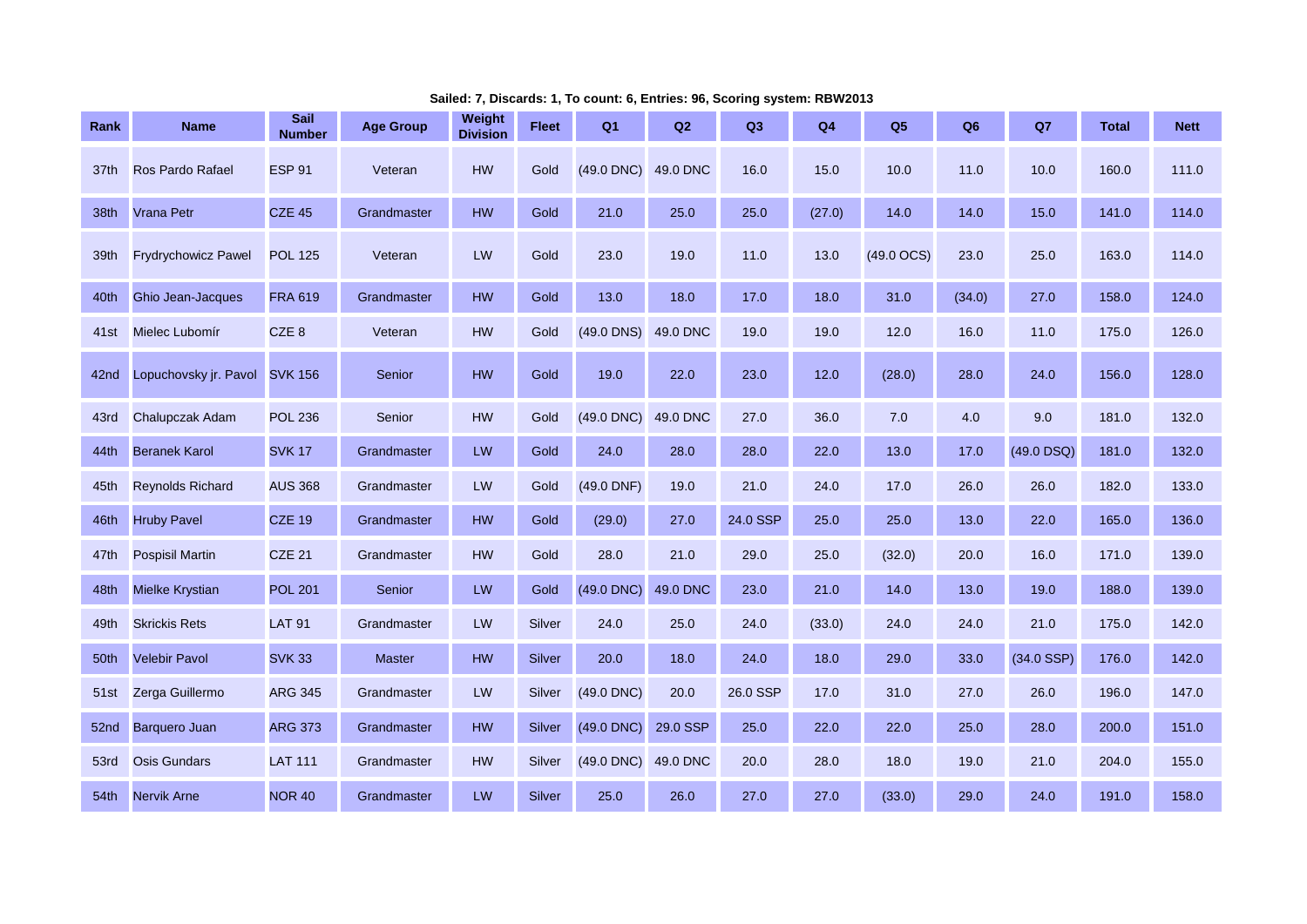| Rank | <b>Name</b>                   | <b>Sail</b><br><b>Number</b> | <b>Age Group</b> | Weight<br><b>Division</b> | <b>Fleet</b>  | Q <sub>1</sub>      | Q2       | Q3       | Q <sub>4</sub> | Q <sub>5</sub> | Q <sub>6</sub> | Q7       | <b>Total</b> | <b>Nett</b> |
|------|-------------------------------|------------------------------|------------------|---------------------------|---------------|---------------------|----------|----------|----------------|----------------|----------------|----------|--------------|-------------|
| 55th | <b>Gurvits Feodor</b>         | <b>FIN 413</b>               | <b>Master</b>    | <b>HW</b>                 | Silver        | 16.0                | 23.0     | 32.0     | (36.0)         | 26.0           | 32.0           | 34.0     | 199.0        | 163.0       |
| 56th | <b>Hruby Roman</b>            | <b>CZE 25</b>                | Grandmaster      | <b>HW</b>                 | <b>Silver</b> | 21.0                | 21.0     | 30.0     | 23.0           | 34.0           | 35.0           | (37.0)   | 201.0        | 164.0       |
| 57th | <b>Jakobsen Erik</b>          | <b>DEN 188</b>               | Veteran          | LW                        | Silver        | 28.0                | 31.0     | 20.0     | 21.0           | 33.0           | (41.0)         | 32.0     | 206.0        | 165.0       |
| 58th | <b>Kucinsky Lubomir</b>       | <b>SVK 25</b>                | <b>Master</b>    | ${\sf LW}$                | Silver        | 22.0                | 23.0     | 32.0     | 26.0           | 34.0           | (39.0)         | 30.0     | 206.0        | 167.0       |
| 59th | Dolejs Rudolf                 | <b>CZE 195</b>               | Grandmaster      | LW                        | Silver        | $(49.0$ DNC $)$     | 31.0     | 33.0     | 35.0 SSP       | 23.0           | 24.0           | 28.0     | 223.0        | 174.0       |
| 60th | Stanislawski Dariusz          | <b>POL 299</b>               | Grandmaster      | HW                        | Silver        | 32.0 SSP            | 26.0     | 31.0     | 29.0           | 29.0           | 29.0           | (37.0)   | 213.0        | 176.0       |
| 61st | <b>Srzednicky Michal</b>      | <b>POL 271</b>               | Veteran          | LW                        | Silver        | $(49.0$ DNC)        | 49.0 DNC | 34.0     | 32.0           | 27.0           | 19.0           | 15.0     | 225.0        | 176.0       |
| 62nd | <b>Mruzek Pavel</b>           | <b>CZE 86</b>                | Grandmaster      | <b>HW</b>                 | Silver        | 19.0                | 27.0     | (42.0)   | 39.0           | 39.0           | 25.0           | 31.0     | 222.0        | 180.0       |
| 63rd | <b>Manchon Paco</b>           | <b>ESP 95</b>                | Veteran          | LW                        | Silver        | $(49.0$ DNC)        | 49.0 DNC | 49.0 DNC | 49.0 DNC       | 12.0           | 10.0           | 12.0     | 230.0        | 181.0       |
| 64th | <b>Rexa Richard</b>           | <b>SVK 14</b>                | Youth            | LW                        | Silver        | 30.0                | 30.0     | (42.0)   | 34.0           | 35.0           | 34.0           | 25.0     | 230.0        | 188.0       |
| 65th | <b>Loquet Didier</b>          | <b>FRA 56</b>                | Veteran          | LW                        | Silver        | 22.0                | 28.0     | 33.0     | 32.0           | 37.0           | 37.0           | (38.0)   | 227.0        | 189.0       |
| 66th | <b>Pollak Jozef</b>           | <b>SVK 31</b>                | Veteran          | <b>HW</b>                 | Silver        | 29.0                | 24.0     | 30.0     | (41.0)         | 30.0           | 40.0           | 38.0     | 232.0        | 191.0       |
| 67th | <b>Roberts Mark</b>           | <b>GBR 1118</b>              | Senior           | <b>HW</b>                 | Silver        | $(49.0$ DNC)        | 49.0 DNC | 28.0     | 29.0           | 36.0           | 35.0           | 19.0     | 245.0        | 196.0       |
| 68th | Kucera sr. Petr               | CZE <sub>5</sub>             | Veteran          | <b>HW</b>                 | Silver        | $(49.0$ DNC)        | 49.0 DNC | 29.0     | 28.0           | 16.0           | 26.0           | 49.0 OCS | 246.0        | 197.0       |
| 69th | Strambach Ladislav            | <b>CZE 53</b>                | Veteran          | HW                        | Silver        | $(49.0$ DNC)        | 49.0 DNC | 36.0     | 40.0           | 20.0           | 22.0           | 30.0     | 246.0        | 197.0       |
| 70th | Lopuchovsky sr. Pavol SVK 155 |                              | Veteran          | <b>HW</b>                 | <b>Silver</b> | 27.0                | 29.0     | 34.0     | 35.0           | 35.0           | (41.0)         | 40.0     | 241.0        | 200.0       |
| 71st | <b>Carny Marcel</b>           | SVK <sub>7</sub>             | Grandmaster      | HW                        | Silver        | $(49.0$ DNC)        | 49.0 DNC | 26.0     | 31.0           | 30.0           | 31.0           | 33.0     | 249.0        | 200.0       |
| 72nd | Blinnikka Benjamin            | <b>FIN 65</b>                | Youth            | LW                        | Silver        | (49.0 DNC)          | 49.0 DNC | 37.0     | 38.0           | 32.0           | 20.0           | 27.0     | 252.0        | 203.0       |
| 73rd | Nowak Jakub                   | <b>POL 215</b>               | <b>Master</b>    | LW                        | Silver        | (49.0 DNC) 49.0 DNC |          | 39.0     | 30.0           | 28.0           | 32.0           | 27.0 SSP | 254.0        | 205.0       |

**Sailed: 7, Discards: 1, To count: 6, Entries: 96, Scoring system: RBW2013**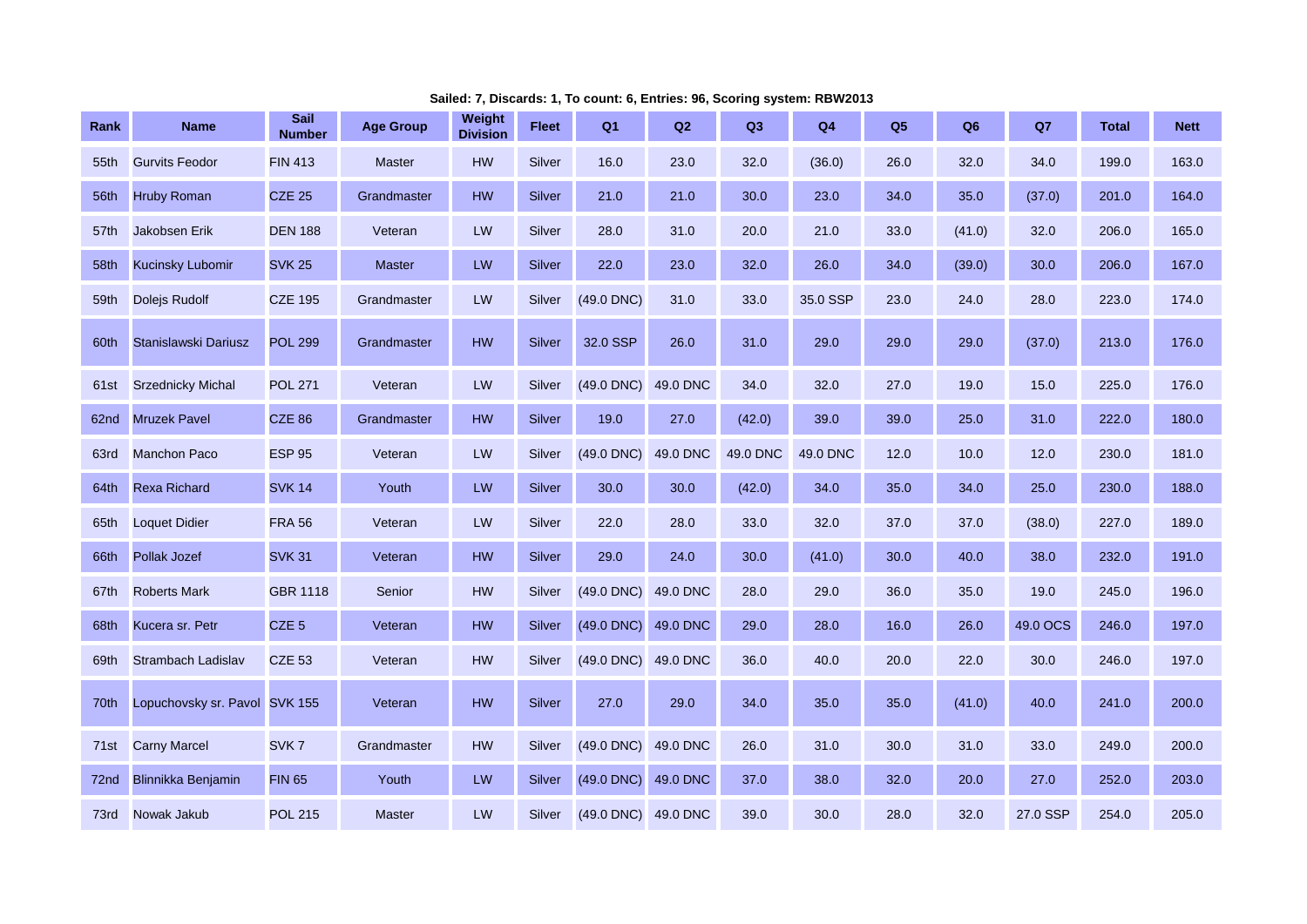| Rank             | <b>Name</b>                 | <b>Sail</b><br><b>Number</b> | <b>Age Group</b> | Weight<br><b>Division</b> | Fleet  | Q <sub>1</sub>  | Q2         | Q <sub>3</sub> | Q4       | Q <sub>5</sub> | Q <sub>6</sub> | Q7       | <b>Total</b> | <b>Nett</b> |
|------------------|-----------------------------|------------------------------|------------------|---------------------------|--------|-----------------|------------|----------------|----------|----------------|----------------|----------|--------------|-------------|
| 74th             | <b>MacInnes Greg</b>        | <b>AUS 909</b>               | Grandmaster      | <b>HW</b>                 | Silver | (49.0 DNC)      | 22.0       | 35.0           | 37.0     | 43.0           | 38.0           | 32.0     | 256.0        | 207.0       |
| 75th             | <b>Dreimanis Juris</b>      | <b>LAT 54</b>                | Veteran          | <b>HW</b>                 | Silver | 26.0            | 29.0       | 41.0 SSP       | 38.0     | 42.0           | (46.0)         | 34.0     | 256.0        | 210.0       |
| 76th             | <b>Haken Vladimir</b>       | <b>CZE 206</b>               | Senior           | HW                        | Silver | 18.0            | 30.0       | 40.0           | 40.0     | 41.0           | (45.0)         | 43.0     | 257.0        | 212.0       |
| 77th             | <b>Veidemanis Juris</b>     | <b>LAT 122</b>               | Veteran          | HW                        | Silver | 25.0            | (49.0 DNC) | 41.0           | 49.0 DNC | 38.0           | 30.0           | 35.0     | 267.0        | 218.0       |
| 78th             | Reynaud Alejandro           | <b>ARG 331</b>               | <b>Master</b>    | HW                        | Silver | (49.0 DNC)      | 49.0 DNC   | 39.0           | 23.0     | 41.0           | 40.0           | 31.0     | 272.0        | 223.0       |
| 79th             | <b>McCall Colin</b>         | <b>AUS 439</b>               | Veteran          | <b>HW</b>                 | Silver | $(49.0$ DNF)    | 49.0 DNC   | 31.0           | 26.0     | 40.0           | 42.0           | 41.0     | 278.0        | 229.0       |
| 80th             | Camacho Lopez Luis          | <b>ESP 10</b>                | Grandmaster      | HW                        | Silver | (49.0 DNC)      | 49.0 DNC   | 35.0           | 31.0     | 45.0           | 37.0           | 39.0     | 285.0        | 236.0       |
| 81st             | Jas Jan                     | <b>SVK 150</b>               | <b>Master</b>    | LW                        | Silver | (49.0 DNC)      | 49.0 DNC   | 38.0           | 34.0     | 40.0           | 33.0           | 42.0     | 285.0        | 236.0       |
| 82nd             | Almenara Gustavo            | <b>ARG 315</b>               | Grandmaster      | <b>HW</b>                 | Silver | (49.0 DNC)      | 49.0 DNC   | 41.0           | 39.0     | 42.0           | 38.0           | 33.0     | 291.0        | 242.0       |
| 83rd             | <b>Honsberg Helmut</b>      | <b>GER 50</b>                | Veteran          | HW                        | Silver | $(49.0$ DNC $)$ | 49.0 DNC   | 38.0           | 41.0     | 36.0           | 39.0           | 39.0     | 291.0        | 242.0       |
| 84th             | <b>Pieczka Robert</b>       | <b>POL 199</b>               | Grandmaster      | HW                        | Silver | (49.0 DNC)      | 49.0 DNC   | 49.0 DNC       | 35.0     | 37.0           | 42.0           | 40.0     | 301.0        | 252.0       |
| 85th             | <b>Mielke Pawel</b>         | <b>POL 220</b>               | <b>Master</b>    | <b>HW</b>                 | Silver | (49.0 DNC)      | 49.0 DNC   | 40.0           | 49.0 DNC | 44.0           | 44.0           | 29.0     | 304.0        | 255.0       |
| 86th             | <b>Peters Paul</b>          | <b>AUS 1332</b>              | <b>Master</b>    | LW                        | Silver | (49.0 DNC)      | 49.0 DNC   | 49.0 DNC       | 49.0 DNC | 27.0           | 43.0           | 41.0     | 307.0        | 258.0       |
| 87th             | <b>Hartmann Pavel</b>       | <b>CZE 68</b>                | Grandmaster      | <b>HW</b>                 | Silver | (49.0 DNC)      | 49.0 DNC   | 49.0 DNF       | 49.0 DNC | 43.0           | 36.0           | 36.0     | 311.0        | 262.0       |
| 88th             | Koblasa Stanislav           | <b>CZE 101</b>               | Veteran          | HW                        | Silver | (49.0 DNS)      | 49.0 DNC   | 49.0 DNF       | 49.0 DNC | 46.0           | 36.0           | 36.0     | 314.0        | 265.0       |
| 89th             | Duchnovsky Milan            | <b>SVK 26</b>                | Grandmaster      | LW                        | Silver | (49.0 DNC)      | 49.0 DNF   | 49.0 DNC       | 37.0     | 45.0           | 43.0           | 42.0     | 314.0        | 265.0       |
| 90th             | <b>Wright Paul</b>          | <b>GBR 788</b>               | Veteran          | LW                        | Silver | (49.0 DNC)      | 49.0 DNC   | 42.0 SSP       | 49.0 DNF | 39.0           | 44.0           | 45.0     | 317.0        | 268.0       |
| 91 <sub>st</sub> | Siljola Sevi                | <b>FIN 1111</b>              | <b>Master</b>    | <b>HW</b>                 | Silver | $(49.0$ DNC)    | 49.0 DNC   | 49.0 SSP       | 43.0     | 38.0           | 47.0           | 43.0     | 318.0        | 269.0       |
| 92nd             | Migliaccio Giovanni<br>Ciro | USA <sub>6</sub>             | <b>Master</b>    | LW                        | Silver | $(49.0$ DNC)    | 49.0 DNC   | 43.0           | 42.0     | 44.0           | 45.0           | 49.0 SSP | 321.0        | 272.0       |

**Sailed: 7, Discards: 1, To count: 6, Entries: 96, Scoring system: RBW2013**